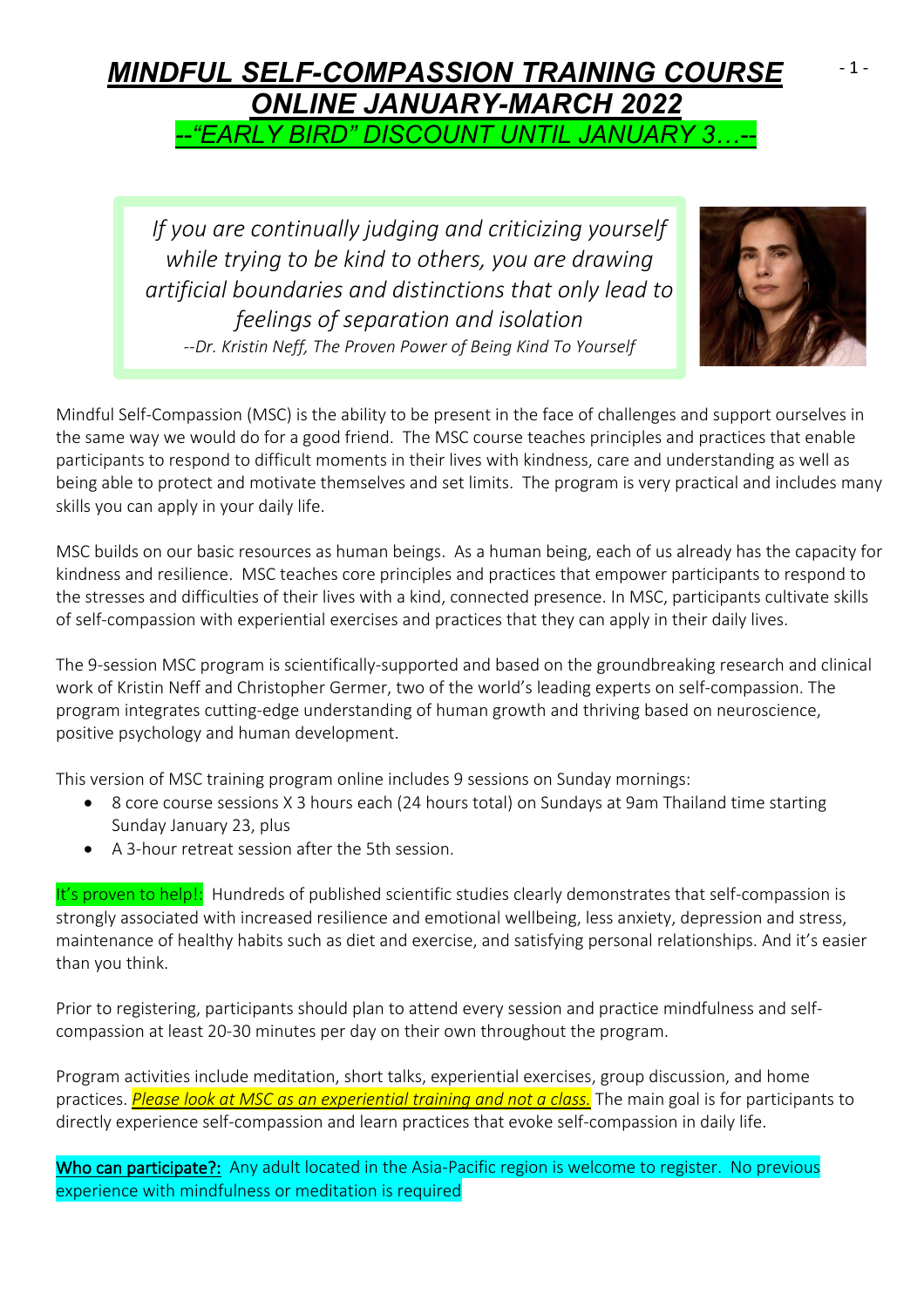# *MINDFUL SELF-COMPASSION TRAINING COURSE ONLINE JANUARY-MARCH 2022 --"EARLY BIRD" DISCOUNT UNTIL JANUARY 3…--*

- 2 -

#### Prerequisites

No previous experience with mindfulness or meditation is required to attend MSC!

To insure safety, participants are asked to provide background information when they register for the program.

We do recommend that participants read one or both of following books before or during the program (but it's not required):

- *Self-Compassion: The Proven Power of Being Kind to Yourself*, by Kristin Neff
- *The Mindful Path to Self-Compassion*, by Christopher Germer
- *The Mindful Self-Compassion Workbook: A Proven Way to Accept Yourself, Build Inner Strength, and Thrive*

Mindful Self-Compassion Course Online Schedule: Jan.-March 2022 *Please check the schedule and plan to attend every session- all sessions are on Zoom* 

|                  |                    | <u>ALL TIMES ARE IN THAILAND TIME UTC+7. This is one hour behind Singapore</u>                                                                     |
|------------------|--------------------|----------------------------------------------------------------------------------------------------------------------------------------------------|
| Date             | Time               | What?                                                                                                                                              |
| Sunday, Jan. 16  | $10:00 - 10:50$ am | MSC Course Information Session-this free, brief session is a<br>chance to meet the teachers, find out what this is all about and ask<br>questions! |
| Sunday, Jan. 23  | 9am-12pm           | MSC Session 1: Introducing MSC                                                                                                                     |
| Sunday, Jan. 30  | 9am-12pm           | MSC Session 2: Practicing Mindfulness.                                                                                                             |
| Sunday, Feb. 6   | 9am-12pm           | MSC Session 3: Practicing Loving Kindness                                                                                                          |
| Sunday, Feb. 13  | 9am-12pm           | MSC Session 4: Discovering Your Compassionate Voice                                                                                                |
| Sunday, Feb. 20  | 9am-12pm           | MSC Session 5: Living Life Deeply                                                                                                                  |
| Sunday, Feb. 27  | 9am-12pm           | Retreat Session: A wonderful opportunity for deeper, concentrated practice<br>without words                                                        |
| Sunday, March 6  | 9am-12pm           | MSC Session 6: Meeting Difficult Emotions                                                                                                          |
| Sunday, March 13 | 9am-12pm           | MSC Session 7: Exploring Challenging Relationships                                                                                                 |
| Sunday, March 20 | 9am-12pm           | MSC Session 8: Embracing Your Life (final session)                                                                                                 |

ALL TIMES ARE IN THAILAND TIME UTC+7. This is one hour behind Singapore

Total = 27 course hours

There will be a 10-minute break in each session.

Completion: Participants who attend at least 90% of the program will receive a certificate of completion, which is the basis for participation in further MSC training.